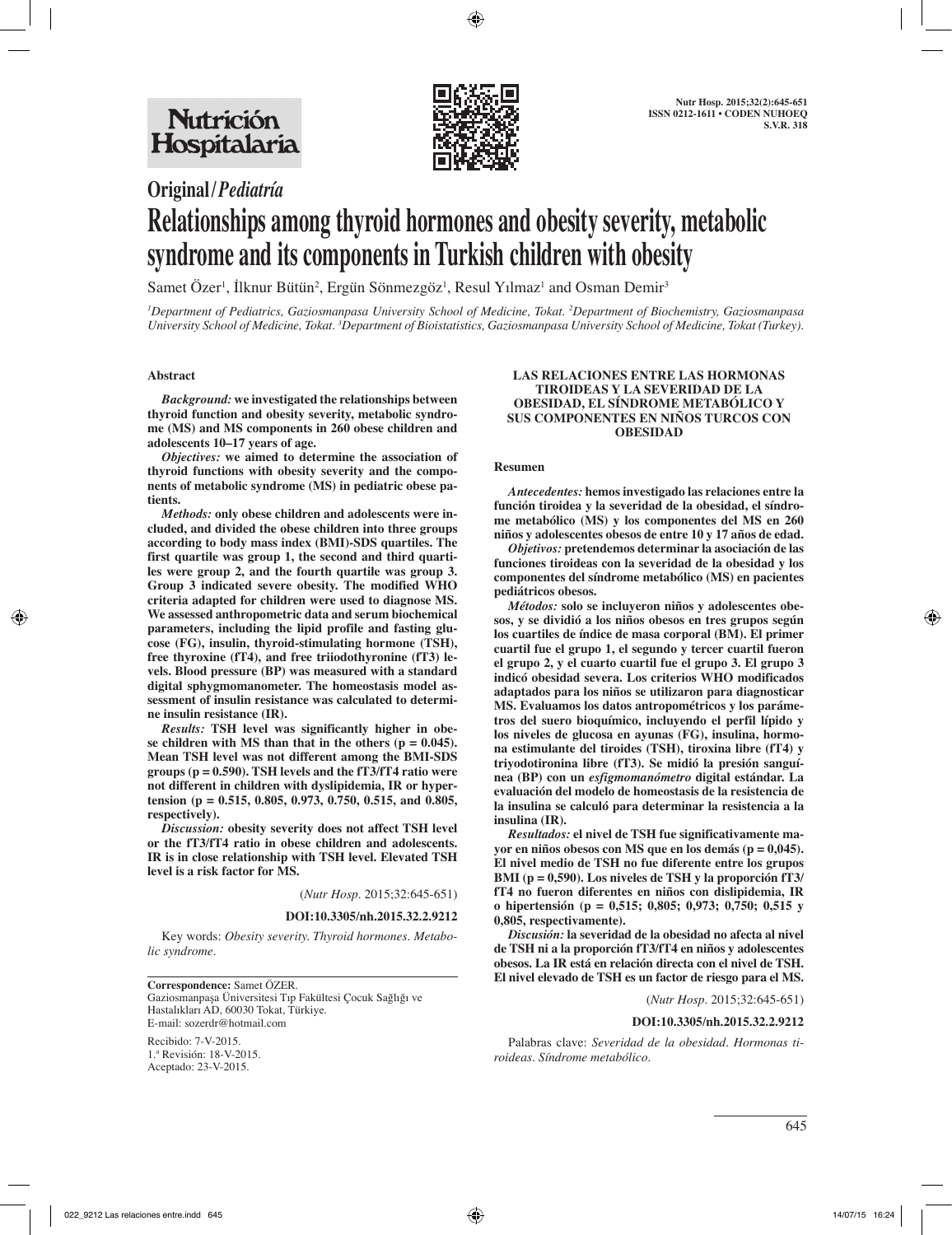## **Introduction**

The prevalence of childhood obesity has increased dramatically worldwide over the past 30 years 1-3. The prevalence of obesity in Turkish children (3.7–15.4%) parallels that in many other countries $4-7$ . This increased prevalence of obesity has led to an increase in the frequency of metabolic syndrome (MS). However, the relationships between thyroid hormone levels and MS, insulin resistance (IR), and other metabolic disorders related to obesity have not been fully explained in children<sup>1, 8</sup>. Thyroid stimulating hormone (TSH), free triiodothyronine (fT3), and free thyroxine (fT4) levels in children with obesity vary from normal to elevated<sup>8</sup>. Thyroid hormones are primarily involved in energy homeostasis, lipid and glucose metabolism, and hypertension. Low fT4 levels are associated with IR and MS, which lead to increased cardiovascular disease risk<sup>9</sup>. Subclinical hypothyroidism (SH) is the beginning stage of overt hypothyroidism and is characterized by a mild increase in TSH in a patient with a normal serum T4 level. TSH has been associated with hyperlipidemia, IR, and obesity in adults<sup>10</sup>. Overt hypothyroidism leads to an increase in plasma total cholesterol (TC) level and blood pressure (BP). Low normal fT4 levels in adults are associated with greater IR, and subjects with low normal thyroid function are at increased risk for cardiovascular disease $11$ . The purpose of this study was to examine the associations among thyroid function and obesity severity, MS components and its components in Turkish children and adolescents with obesity.

## **Methods**

This study was conducted retrospectively. All of the clinical parameters and laboratory values were measured at the same time for each paticipiant. A total of 260 obese children 10-17 years of age who were admitted to the School of Medicine at Gaziosmanpaşa University between January 2013 and October 2014 were included in this study. Participants were diagnosed as obese according to body mass index (BMI) SDS, considering the growth curve for each sex and cut-off points proposed by the  $WHO^{12}$ . Weight was measured using a digital scale (Seca Corp., Chino, CA, USA) with patients wearing light clothing. Height was measured using a portable stadiometer (Seca). BMI was calculated as weight in kg divided by height in meters squared  $(kg/m<sup>2</sup>)$ . A patient was considered obese if their BMI was  $> 95$ th percentile<sup>13</sup>. BMI percentile curve for Turkish children was used to determine obe $sity<sup>14</sup>$ . Obese children were divided into three groups according to BMI-SDS quartiles. The first quartile was group 1, the second and third quartiles were group 2, and the fourth quartile was group 3. Group 3 indicated severe obesity. BP was measured using a standard digital sphygmomanometer (Omron705IT; Omron

Electronics, Ltd., Hoffman Estates, IL, USA) and an appropriate collar according to the Fourth Report on the Diagnosis, Evaluation, and Treatment of High Blood Pressure in Children and Adolescents, considering sex, age, and the height percentile as follows: normal BP (systolic and diastolic BP < 90th percentile), prehypertensive (90–95th percentile), and hypertensive (BP  $\geq$  95th percentile)<sup>13,15</sup>. Biochemical data were obtained retrospectively from hospital records. Blood samples were collected the morning following a 10–12-h overnight fast to measure serum fasting glucose (FG), TC, high-density lipoprotein cholesterol (HDL-C), low-density lipoprotein cholesterol (LDL-C), and triglycerides (TGs) using enzymatic methods and an autoanalyzer (COBAS 6000; Roche Diagnostics, Indianapolis, IN, USA). Dyslipidemia was defined according to the TC, HDL-C, and TG levels. The TC cut-off value used was the accepted laboratory normal range. The other cutoff values were: HDL < 35 mg/dL, TG > 150 mg/dL, and FG >110 mg/ dL. Abnormal glucose homeostasis was determined according to the FG level and the homeostasis model assessment of insulin resistance (HOMA-IR) and the oral glucose tolerance test values. HOMA-IR was calculated according to the Levy formula:  $FG \times$  fasting insulin/22.5; IR was considered present if the value was > 3.16. The patient was considered to have abnormal glucose homeostasis if FG was > 110 mg/dl or the 120-min glucose level was  $140-200$  mg/d $1^{16, 17}$ . Patients were diagnosed with MS according to the modified WHO criteria for children<sup>18</sup>. Insulin,  $fT3$ ,  $fT4$ , and TSH levels were determined by electrochemiluminescence immunoassay (COBAS C-501&E-601; Roche Diagnostics). Exclusion criteria were hepatic viral infection, alcohol consumption, history of parenteral nutrition, type 2 diabetes mellitus, cushing syndrome, overt hypothyroidism and use of drugs known to affect thyroid function.

MS was defined according to the modified WHO criteria adapted for children. Patients were diagnosed with MS if they met three of the following four WHO criteria: (1) obesity; (2) abnormal glucose homoeostasis; (3) hypertension; and (4) dyslipidemia<sup>19</sup>.

## *Statistical analysis*

Data are expressed as mean±standard deviation. Independent sample t test or one way analysis of variances were used to compare the continuous normal data between/among groups. For post-hoc comparisons between the pair-wise groups, the Tukey HSD test was used. Chi-Square test or Yates Correction Chi-square test was used to compare the categorical data between/ among groups. Categorical variables were presented as a count and percentage. A p-value  $\langle 0.05 \rangle$  was considered significant. Analyses were performed using SPSS 19 (IBM SPSS Statistics 19, SPSS inc., an IBM Co., Somers, NY).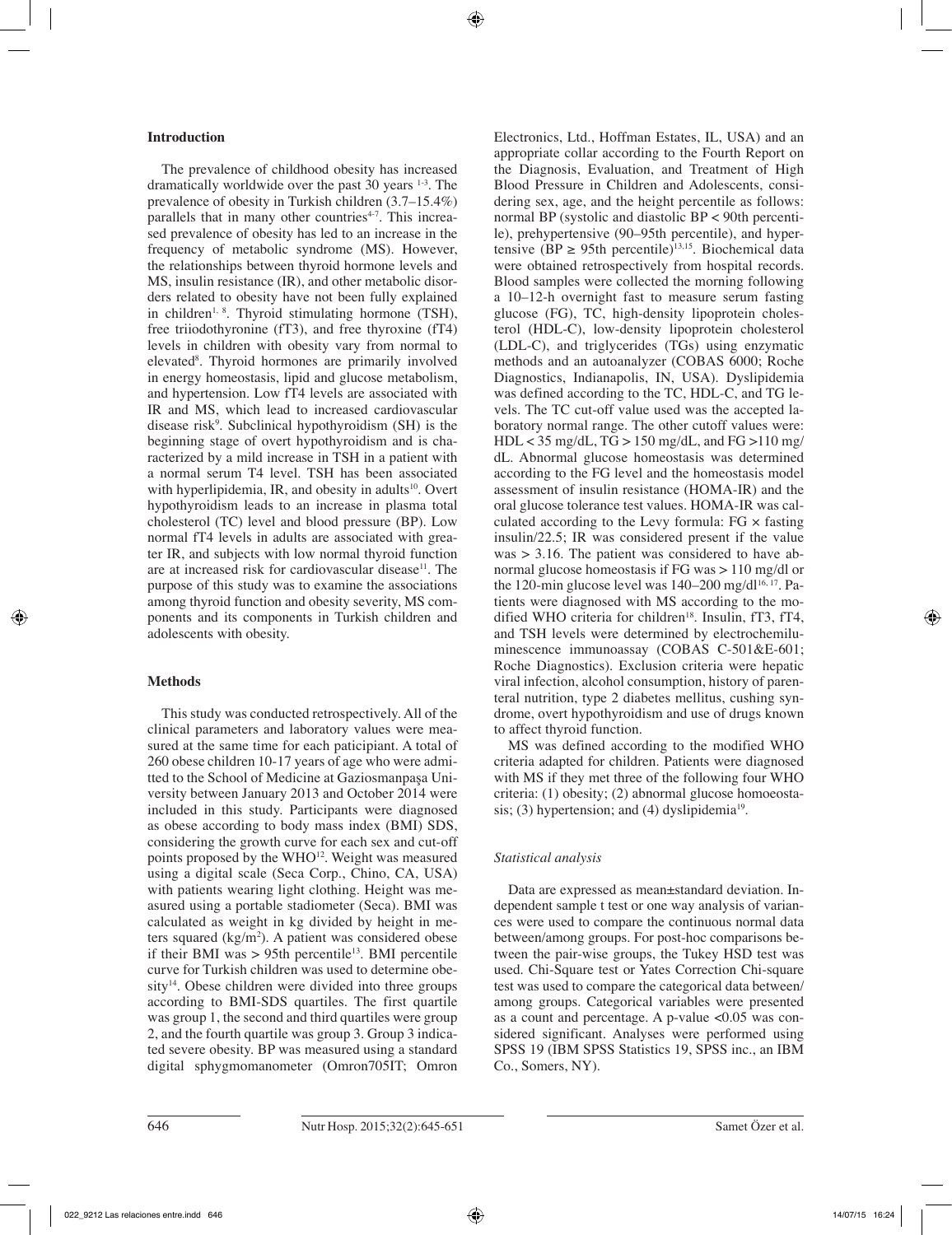## **Results**

The demographic, anthropometric, physical, and biochemical findings for the three groups are shown in table I. Sys tolic BP was significantly higher in group 3 than that in groups 1 and 2 ( $p < 0.001$ ). Diastolic BP was not different among the groups  $(p =$ 0.469).

No differences in the lipid profile or the TC, TG, LDL-C, or HDL-C levels were observed among the groups. TC, TG, and LDL-C levels were slightly higher in group 3 than those in the other groups, but the differences were not significant. TG and LDL-C levels increased as obesity severity increased. The lowest TC level was observed in group 2. FG levels were normal, and no difference was observed among the groups. Fasting insulin levels were significantly different among the groups  $(p < 0.001)$ . The highest fasting insulin level was detected in group 3. In addition, fasting insulin level increased as obesity severity increased. IR was detected in 148 (%56.9) children and 25 were in group 1, 75 were in group 2, 48 were in grup 3. In group 3 mean HOMA-IR value was significantly higher than that in the other groups (p < 0.001). The presence of IR seemed to depend on obesity severity. Children with IR had significantly higher systolic BP, TC and TG levels and they had lower HDL levels than those without IR. While mean systolic blood pressure was significantly different among groups (p<0.001), diastolic blood pressure was not different among groups (p:0.469). TSH, fT4 and fT3 levels were similar among the groups. TSH level was slightly higher in group 3 than those in the other groups, but the difference was not significant (p:0.863). The fT3/fT4 ratio was not different among the groups  $(p:0.569)$ .

The fT3/fT4 ratio was not affected by any of the variables defined in table II. Only the group 3 TC level was negatively correlated with the fT3/fT4 ratio. There is no correlation between severity of obesity and abnormal glucose homeostasis, hypertension, dyslipidemia, or the occurrence of MS. The presence of MS and MS parameters were compared among the groups. The prevalence of MS was 31.5% and abnormal glucose homeostasis (%57.3) was the most frequently seen MS component in the obese children. MS and MS com-

| <b>Table I</b><br>Demographic, anthropometric and other characteristics of obese children |                               |                                |                                |                  |  |  |  |  |
|-------------------------------------------------------------------------------------------|-------------------------------|--------------------------------|--------------------------------|------------------|--|--|--|--|
| Variables                                                                                 | Group1 Mean±SD                | Group2 Mean±SD                 | Group3 Mean±SD                 | $\boldsymbol{p}$ |  |  |  |  |
| Number (m/f)                                                                              | 65 (38/27)                    | 130 (76/54)                    | 65(43/22)                      |                  |  |  |  |  |
| Age (years)                                                                               | $9.78 \pm 1.91$ <sup>a</sup>  | $12.55 \pm 2.31$ <sup>b</sup>  | $14.11 \pm 1.96$ <sup>c</sup>  | < 0.001          |  |  |  |  |
| Weight (kg)                                                                               | $48.64 \pm 9.29$ <sup>a</sup> | $68.9 \pm 11.41$ <sup>b</sup>  | $91.93 \pm 15.59$ <sup>c</sup> | < 0.001          |  |  |  |  |
| <b>BMI-SDS</b>                                                                            | $2.15 \pm 0.44$ <sup>a</sup>  | $2.59 \pm 0.44$ <sup>b</sup>   | $3.09 \pm 0.38$ <sup>c</sup>   | < 0.001          |  |  |  |  |
| Systolic blood pressure (mmHg)                                                            | $105.59 \pm 11.51$            | $115.15 \pm 13.3$              | 119.62±14.09                   | < 0.001          |  |  |  |  |
| Diastolic blood pressure (mmHg)                                                           | 71.59±10.93                   | 73.75±10.85                    | $73.4 \pm 10.27$               | 0.469            |  |  |  |  |
| Total cholesterol (mg/dL)                                                                 | 163.09±33.08                  | $161.49\pm 36.11$              | $167.42 \pm 28.56$             | 0.514            |  |  |  |  |
| Triglycerides (mg/dL)                                                                     | $101.73 \pm 41.51$            | 119.91±67.64                   | $120.18 \pm 51.86$             | 0.252            |  |  |  |  |
| LDL-cholesterol (mg/dL)                                                                   | 99.89±30.27                   | 103.49±29.43                   | $108.8 \pm 29.80$              | 0.243            |  |  |  |  |
| HDL-cholesterol (mg/dL)                                                                   | 47.86±11.22                   | 48.46±14.34                    | $46.3 \pm 11.26$               | 0.558            |  |  |  |  |
| Fasting glucose (mg/dL)                                                                   | $83.53 \pm 10.32$             | $86.22 \pm 10.27$              | $87.14 \pm 8.76$               | 0.092            |  |  |  |  |
| Fasting insulin $(\mu I U/mL)$                                                            | $14.46 \pm 8.67$ <sup>a</sup> | $19.61 \pm 12.22$ <sup>b</sup> | $26.76 \pm 16.02$ <sup>c</sup> | < 0.001          |  |  |  |  |
| AST (U/L)                                                                                 | $25.08 \pm 8.39$              | $27.4 \pm 13.84$               | $26.3+9.50$                    | 0.423            |  |  |  |  |
| ALT (U/L)                                                                                 | 20.86±12.95                   | $26.5 \pm 27.01$               | $25.31 \pm 15.42$              | 0.089            |  |  |  |  |
| <b>HOMA-IR</b>                                                                            | $2.97 \pm 1.73$ <sup>a</sup>  | $4.21 \pm 2.77$ <sup>b</sup>   | $5.75 \pm 3.48$ <sup>c</sup>   | < 0.001          |  |  |  |  |
| $fT3$ (pg/mL)                                                                             | $4.06 \pm 0.63$               | $4.19 \pm 0.73$                | $4.07 \pm 0.69$                | 0.428            |  |  |  |  |
| $fT4$ (pg/mL)                                                                             | $1.3 \pm 0.20$                | $1.34 \pm 0.72$                | $1.25 \pm 0.18$                | 0.523            |  |  |  |  |
| TSH $(\mu$ IU/mL)                                                                         | $2.98 \pm 1.19$               | $3.09 \pm 1.67$                | $3.1 \pm 1.32$                 | 0.863            |  |  |  |  |
| fT3/fT4                                                                                   | $3.19 \pm 0.49$               | $3.30 \pm 0.75$                | $3.31 \pm 0.64$                | 0.569            |  |  |  |  |

BMI: body mass index, LDL: low density lipoprotein, HDL: high density lipoprotein, AST: aspartate aminotransferase, ALT: alanine aminotransferase, HOMA-IR: homeostais model assesment of insulin resistance, fT3: free triiodothyironine, fT4: free thyroxine, TSH: thyroid stimulating hormone.

*\*Values are expressed as mean±SD or median[IQR]. For group factor different superscript letters (a,b,c) in the same column (ANOVA) indicate a statistical significant difference.*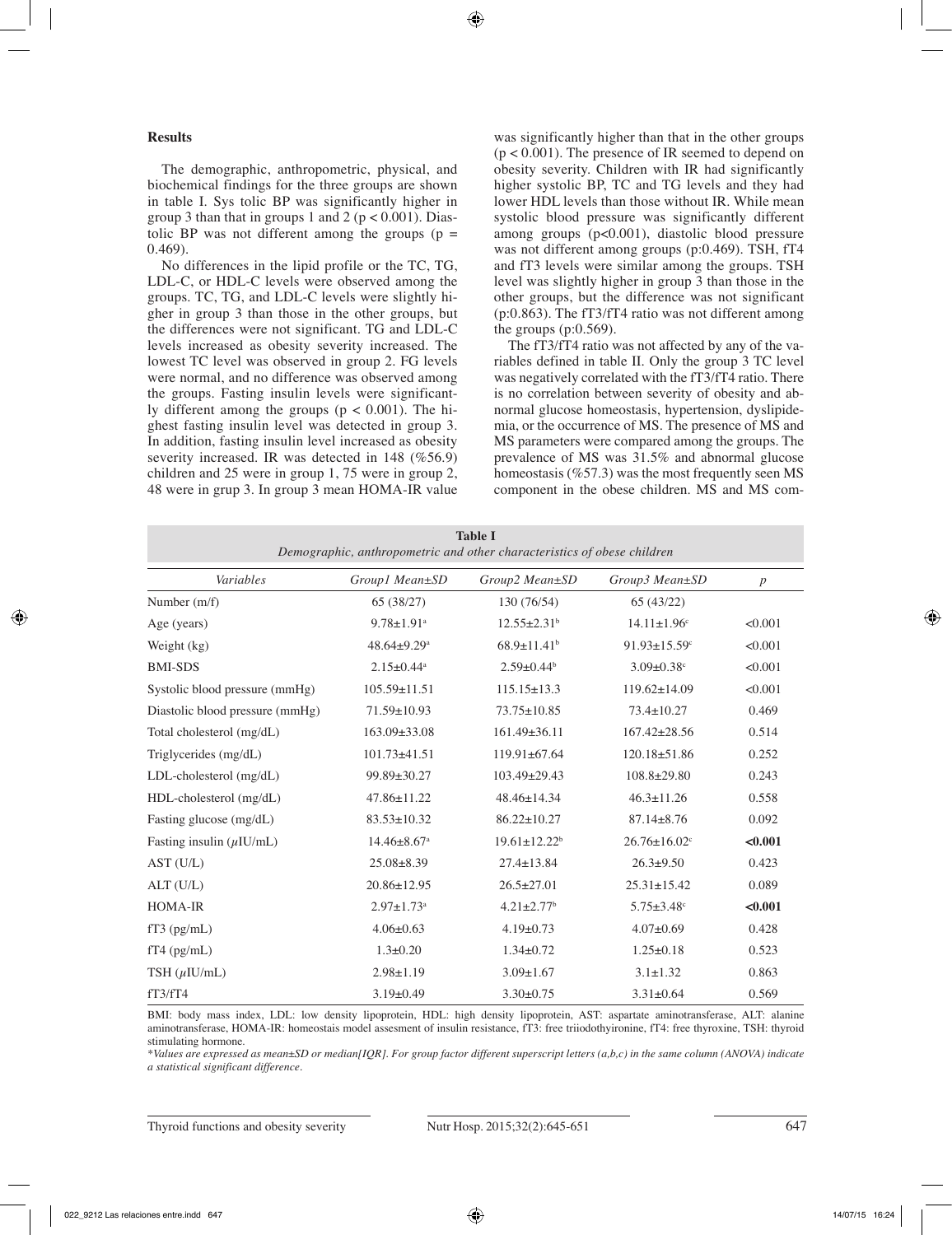|                                 | <i>Group1</i> |                  | Group2        |                  | Group3   |                  |  |  |
|---------------------------------|---------------|------------------|---------------|------------------|----------|------------------|--|--|
|                                 | r             | $\boldsymbol{p}$ | $\mathcal{F}$ | $\boldsymbol{p}$ | r        | $\boldsymbol{p}$ |  |  |
| Age (year)                      | $-0.073$      | 0.612            | 0.028         | 0.791            | $-0.208$ | 0.162            |  |  |
| Weight (kg)                     | 0.029         | 0.844            | 0.095         | 0.363            | 0.111    | 0.457            |  |  |
| <b>BMI-SDS</b>                  | 0.061         | 0.675            | $-0.037$      | 0.726            | 0.233    | 0.114            |  |  |
| Fasting Glucose (mg/dL)         | 0.257         | 0.072            | 0.011         | 0.916            | $-0.025$ | 0.867            |  |  |
| Fasting Insulin $(\mu I U/mL)$  | $-0.103$      | 0.477            | $-0.152$      | 0.145            | 0.085    | 0.570            |  |  |
| OGTT 120min.                    | $-0.114$      | 0.446            | $-0.085$      | 0.435            | 0.054    | 0.731            |  |  |
| Diastolic blood pressure (mmHg) | $-0.175$      | 0.268            | $-0.063$      | 0.573            | 0.047    | 0.771            |  |  |
| Sistolic blood pressure (mmHg)  | $-0.083$      | 0.592            | 0.128         | 0.259            | 0.111    | 0.479            |  |  |
| Triglyserid (mg/dL)             | $-0.071$      | 0.626            | 0.095         | 0.372            | 0.054    | 0.727            |  |  |
| $HDL$ -cholesterol $(mg/dL)$    | 0.082         | 0.578            | $-0.028$      | 0.793            | $-0.085$ | 0.584            |  |  |
| Total-cholesterol (mg/dL)       | 0.131         | 0.371            | $-0.200$      | 0.056            | $-0.296$ | 0.045            |  |  |
| $LDL$ -cholesterol $(mg/dL)$    | 0.262         | 0.069            | $-0.121$      | 0.258            | $-0.027$ | 0.861            |  |  |
| <b>HOMA-IR</b>                  | $-0.029$      | 0.841            | $-0.142$      | 0.174            | 0.055    | 0.712            |  |  |
| ALT(U/L)                        | 0.121         | 0.403            | $-0.060$      | 0.566            | 0.004    | 0.979            |  |  |
| AST (U/L)                       | 0.062         | 0.673            | $-0.096$      | 0.362            | $-0.012$ | 0.934            |  |  |

**Table II** *Pearson's Correlations of fT3/fT4 ratio with metabolic variables in groups*

BMI: body mass index, OGTT: oral glucose tolerance test, LDL: low density lipoprotein, HDL: high density lipoprotein, AST: aspartate aminotransferase, ALT: alanine aminotransferase, HOMA-IR: homeostais model assesment of insulin resistance, fT3: free triiodothyironine, fT4: free thyroxine,

ponents' frequency were demonstrated according to groups in table III.

#### **Discussion**

TC, TG and LDL-C levels were significantly higher in obese children with MS than those without MS (p<0.001). Fasting insulin and HOMA-IR levels were significantly high in obese children with MS (p<0.001). The TSH levels were higher than  $\geq 4$ mIU/L in 67 patients and 26 (%10) of them had MS. In contrast to the fT3/fT4 ratio, TSH levels were higher in children with MS than in those without. TSH levels and fT3/fT4 ratios of children with IR, abnormal glucose homeostasis, dyslipidemia and hypertansion were not different from those of children without these conditions. According to OGTT results 18 (%6.9) children had impaired glucose tolerance and 8 of them had MS and no one had type 2 diabetes mellitus.

Several studies have compared the relationships among thyroid hormones, obesity, and MS in healthy children. However, we investigated the relationships among these parameters according to obesity severity in obese children and adolescents. Obesity is a multi-factorial medical problem triggered by environmental and genetic factors. The main problem is higher dietary energy intake that the body's energy requirement<sup>8</sup>. Childhood obesity is a worldwide health problem, and its prevalence has increased dramatically in the last 30 years<sup>1,10</sup>. Additionally, the prevalence of dyslipidemia, hypertension, IR, and MS has increased with the increase in obesity. Thyroid hormones affect lipid and glucose metabolism, as well as BP, but data regarding

| <b>Table III</b><br>Frequency of MS and MS components in groups |                   |                  |                |                  |  |  |  |
|-----------------------------------------------------------------|-------------------|------------------|----------------|------------------|--|--|--|
|                                                                 |                   |                  |                |                  |  |  |  |
|                                                                 | Group $ln($ % $)$ | Group $2 n (\%)$ | Group3 $n$ (%) | $\boldsymbol{p}$ |  |  |  |
| Abnormal glucose homeostasis                                    | 39(60)            | 77(59.2)         | 33(50.8)       | 0.467            |  |  |  |
| Hypertension                                                    | 50 (82)           | 90(83.3)         | 44 (74.6)      | 0.374            |  |  |  |
| Dyslipidemia                                                    | 32(50)            | 58 (45.7)        | 26(40.6)       | 0.566            |  |  |  |
| Metabolic syndrome                                              | 45(69.2)          | 94 (72.3)        | 39(60)         | 0.216            |  |  |  |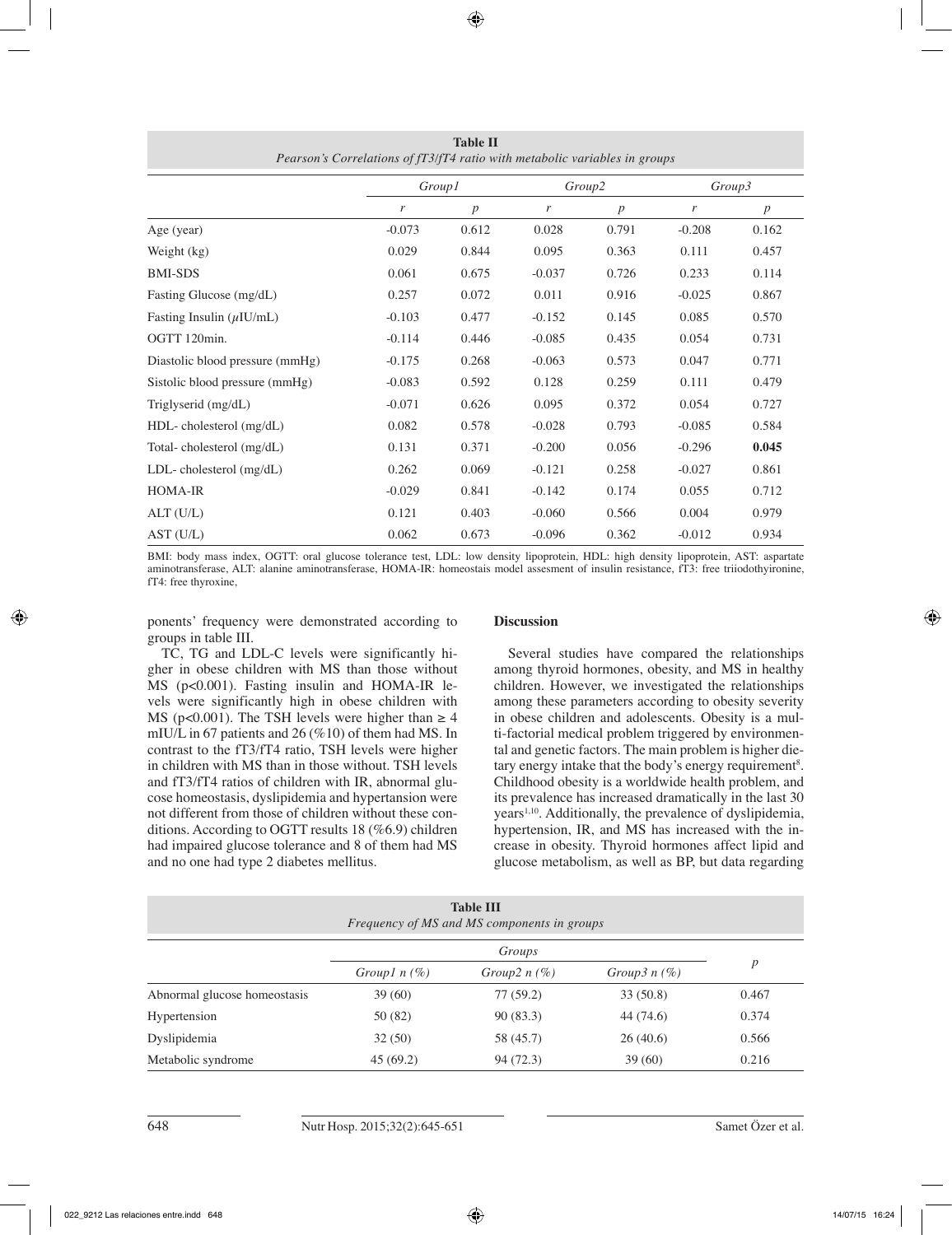the significance of thyroid function in obese subjects are limited<sup>9,10,20</sup>. Many studies have compared thyroid hormone levels in healthy and obese groups, and their results suggest that TSH levels are significantly higher in obese children than those in healthy children with frequencies of  $2-22.2\%^{21,22}$ . In the present study, elevated serum TSH levels (≥4 mIU/L) were found in 25.7% of obese children and adolescents, but TSH levels did not increase significantly in parallel with obesity severity. Our results were slightly higher than reported in the literature. This increase in number of elevated TSH levels may be caused from the lack of exculision of Hashimato thyroiditis. Hashimato thyroiditis frequency is higher in obese children than normal weight children. Some investigators have suggested that there is correlations between TSH, thyroid hormones, and BMI, whereas others have found no correlations<sup>23-25</sup>. Lobotkova et al. reported that TSH levels are significantly higher but fT3 and fT4 levels are similar in obese children than in healthy controls $2<sup>3</sup>$ .

In the present study we found no difference in the fT3/fT4 ratio among our groups. Some investigators have demonstrated that the fT3/fT4 ratio is significantly higher in obese children than that in normal weight children. They claimed that this increase is due to higher conversion of fT3 to fT4 from increased deiodinase activity as a compensatory mechanism for fat accumulation to improve energy expenditure but keep in mind that this hypothesis has not been demonstrated yet<sup>26</sup>. However, we found that the fT3/fT4 ratio did not increase as obesity severity increased. On the other hand fT3/fT4 ratio is in a negative correlation with TC levels. This condition may support this uncorroborated hypothesis forementioned. Spadafranca et al. demonstrated that neither TSH level nor fT3/fT4 ratio increased based on obesity severity in a large obese group<sup>27</sup>. Villa et al. demonstrated that in their study BMI is in a positive correlation with TSH and thyroid volüme in an adult population28. Muscogiuri et al. reported that BMI may not reflect the distribution of adipose tissue, and that visceral adipose mass is the best predictor of TSH level<sup>29</sup>. Iodine deficiency is a determinant of elevated TSH level in children with obesity. Many studies that have evaluated TSH and thyroid hormones in obese children did not measure urinary iodine levels $8,10,23$ . Free T3 levels in obese subjects are reportedly normal or higher than normal. Lobotkova et al. found that fT3 levels in obese children are similar to those in healthy children<sup>23,30</sup>.

We investigated the relationship between thyroid hormone levels and MS and MS components. In the present study 67 obese children's TSH level was ≥4 ng/mL and 26 of them with MS. In contrast to the fT3/ fT4 ratio, TSH levels were higher in children with MS than in those without. Previous studies showed that TSH levels are significantly higher in obese adults with MS than in those without $31-33$ . According to the HO-MA-IR, IR was present in 56.9% of our participants but the TSH level and fT3/fT4 ratio were not different in subjects with or without IR. Many studies support the relationship between insulin sensitivity and thyroid hormones. Small deviations in thyroid hormone levels may result in  $IR<sup>11</sup>$ . Owecki demonstrated that TSH level does not influence insulin sensitivity according to the HOMA-IR as in this study<sup>34</sup>. We also found no differences in abnormal glucose homeostasis, hypertension, dyslipidemia, or MS (except IR) among the groups according to the HOMA-IR.

In addition, dyslipidemia was present in 44.6% of the study group in our study, and TSH levels and fT3/ fT4 ratio were not significantly higher in dyslipidemic children than in those without although the relationship between TSH level and the lipid profile is well defined<sup>35,36</sup>. Although the results were different in different studies, we could also find elevation of TSH may cause dyslipidemia. Lai et al. found that there is no relationship between dyslipidemia and thyroid hormone levels as in the present study<sup>37</sup>. Our results show that 19.3% of our subjects were hypertensive, and that TSH levels and fT3/fT4 ratio were similar in both children with hypertension and without hypertension. Wang et al. reported that there is no relationship between TSH levels and systolic or diastolic blood pressure<sup>38</sup>. These findings seem to exclude a direct role for blood pressure and dyslipidemia on the central thyrostat and/or on the thyroid hormone secretion and/or on the peripheral conversion from FT4 to FT3.

## **Conclusion**

TSH level may not increase with an increase in obesity severity; however, it may affect the occurrence of MS but not all of the MS parameters. The fT3/fT4 ratio was not related to BMI-SDS, but may be associated with visceral adipose tissue. Further studies with greater power are needed to detect the cause and effect relationship between obesity severity and thyroid function in obese children and adolescents.

## **Limitation**

Thyroid ultrasonography was not performed. Number of elevated TSH levels were slightly high in our study. Visceral adipose tissue was not measured. Thus, we are unsure whether TSH level, the fT3/fT4 ratio, IR, or MS is associated with visceral adipose tissue.

## **Conflict of interest**

The authors declared there is no conflict of interest.

## **Acknowledgments**

Authors thank to Nihal Hatipoğlu for her contribution to study design.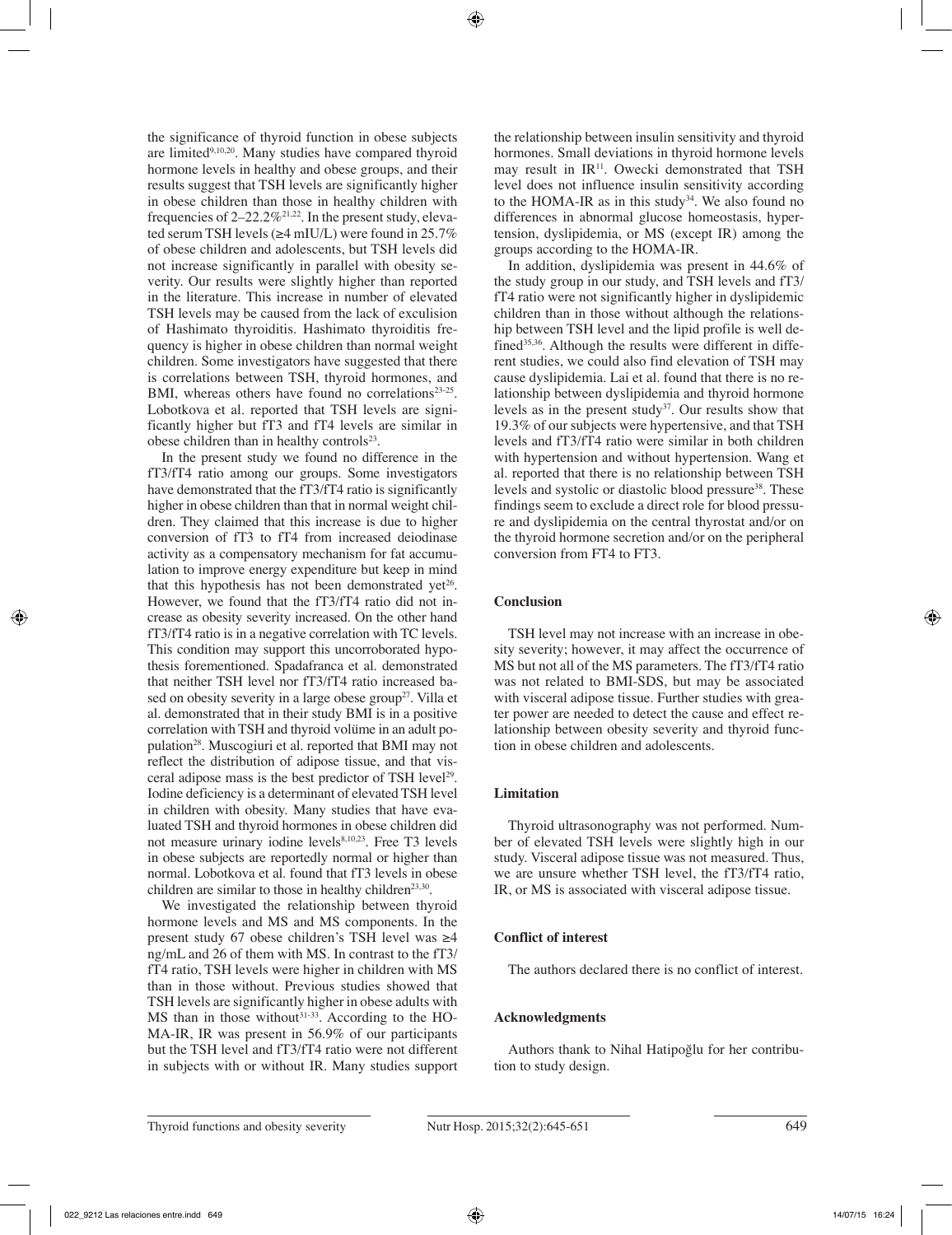Substantial contributions to the conception or design of the work; Samet Özer, İlknur Bütün, Ergün Sönmezgöz, Resul Yılmaz.

Drafting the work or revising it critically for important intellectual content; Samet Özer, İlknur Bütün, Ergün Sönmezgöz, Resul Yılmaz, Osman Demir.

Final approval of the version to be published; Samet Özer, İlknur Bütün, Ergün Sönmezgöz, Resul Yılmaz, Osman Demir.

Agreement to be accountable for all aspects of the work; Samet Özer, İlknur Bütün, Ergün Sönmezgöz, Resul Yılmaz, Osman Demir.

Authors thank to Nihal Hatipoğlu for her contribution to study design.

## **References**

- 1. Gungor NK. Overweight and obesity in children and adolescents. *Journal of clinical research in pediatric endocrinology.*  2014;6(3):129-43. Epub 2014/09/23.
- 2. Weiss R, Bremer AA, Lustig RH. What is metabolic syndrome, and why are children getting it? *Annals of the New York Academy of Sciences.* 2013;1281:123-40. Epub 2013/01/30.
- 3. Dias Pitangueira JC, Rodrigues Silva L, Portela de Santana ML, et al. Metabolic syndrome and associated factors in children and adolescents of a Brazilian municipality. *Nutricion hospitalaria.* 2014;29(4):865-72. Epub 2014/04/01.
- 4. Simsek E, Akpinar S, Bahcebasi T, Senses DA, Kocabay K. The prevalence of overweight and obese children aged 6-17 years in the West Black Sea region of Turkey. *International journal of clinical practice.* 2008;62(7):1033-8. Epub 2007/11/21.
- 5. Perez-Rodrigo C, Aranceta Bartrina J, Serra Majem L, Moreno B, Delgado Rubio A. Epidemiology of obesity in Spain. Dietary guidelines and strategies for prevention. International journal for vitamin and nutrition research Internationale Zeitschrift fur Vitamin- und Ernahrungsforschung *Journal international de vitaminologie et de nutrition.* 2006;76(4):163-71. Epub 2007/01/24.
- 6. Lissner L, Sohlstrom A, Sundblom E, Sjoberg A. Trends in overweight and obesity in Swedish schoolchildren 1999-2005: has the epidemic reached a plateau? *Obesity reviews : an official journal of the International Association for the Study of Obesity.* 2010;11(8):553-9. Epub 2009/12/23.
- Senol V, Unalan D, Bayat M, Mazicioglu MM, Ozturk A, Kurtoglu S. Change in reference body mass index percentiles and deviation in overweight and obesity over 3 years in Turkish children and adolescents. Journal of pediatric endocrinology & metabolism : *JPEM.* 2014;27(11-12):1121-9. Epub 2014/07/11.
- 8. Torun E, Cindemir E, Özgen I, Öktem F. Subclinical hypothyroidism in obese children. *Dicle Medical Journal.* 2013; 40:5-8.
- 9. Kim BJ, Kim TY, Koh JM, et al. Relationship between serum free T4 (FT4) levels and metabolic syndrome (MS) and its components in healthy euthyroid subjects. *Clinical endocrinology.* 2009;70(1):152-60. Epub 2008/05/23.
- 10. Bilgin H, Pirgon O. Thyroid function in obese children with non-alcoholic Fatty liver disease. *Journal of clinical research in pediatric endocrinology.* 2014;6(3):152-7. Epub 2014/09/23.
- 11. Roos A, Bakker SJ, Links TP, Gans RO, Wolffenbuttel BH. Thyroid function is associated with components of the metabolic syndrome in euthyroid subjects. *The Journal of clinical endocrinology and metabolism.* 2007;92(2):491-6. Epub 2006/11/09.
- 12. De Onis M, Onyango AW, Borghi E, Siyam A, Nishida C, Siekmann J. Development of a WHO growth reference for school-

aged children and adolescents. *Bulletin of the World Health Organization.* 2007;85(9):660-7. Epub 2007/11/21.

- 13. Skelton J, C. Rudolph. Overweight and Obesity. In: I. Kliegman and B.R. R JH, Stanton B, editor. Nelson Textbook ofPediatrics. Saunders: Philadelphia; 2007. p. 232-42.
- 14. Neyzi O, Günöz H, Furman A, Bundak R, Gökçay G, Darendeliler F. Türk çocuklarında vücut ağırlığı, boy uzunluğu, baş çevresi ve vücut kitle indeksi referans değerleri. *Çocuk Sağlığı ve Hastalıkları Dergisi.* 2008;51(1):001-14.
- 15. Falkner B, Daniels SR. Summary of the Fourth Report on the Diagnosis, Evaluation, and Treatment of High Blood Pressure in Children and Adolescents. *Hypertension.* 2004;44(4):387-8. Epub 2004/09/09.
- 16. Keskin M, Kurtoglu S, Kendirci M, Atabek ME, Yazici C. Homeostasis model assessment is more reliable than the fasting glucose/insulin ratio and quantitative insulin sensitivity check index for assessing insulin resistance among obese children and adolescents. *Pediatrics.* 2005;115(4):e500-3. Epub 2005/03/03.
- 17. Levy JC, Matthews DR, Hermans MP. Correct homeostasis model assessment (HOMA) evaluation uses the computer program. *Diabetes care.* 1998;21(12):2191-2. Epub 1998/12/05.
- 18. Goodman E, Daniels SR, Morrison JA, Huang B, Dolan LM. Contrasting prevalence of and demographic disparities in the World Health Organization and National Cholesterol Education Program Adult Treatment Panel III definitions of metabolic syndrome among adolescents. *The Journal of pediatrics.*  2004;145(4):445-51. Epub 2004/10/14.
- 19. Sangun O, Dundar B, Kosker M, Pirgon O, Dundar N. Prevalence of metabolic syndrome in obese children and adolescents using three different criteria and evaluation of risk factors. *Journal of clinical research in pediatric endocrinology.*  2011;3(2):70-6. Epub 2011/07/14.
- 20. Danese MD, Ladenson PW, Meinert CL, Powe NR. Clinical review 115: effect of thyroxine therapy on serum lipoproteins in patients with mild thyroid failure: a quantitative review of the literature. *The Journal of clinical endocrinology and metabolism.* 2000;85(9):2993-3001. Epub 2000/09/22.
- 21. Reinehr T. Thyroid function in the nutritionally obese child and adolescent. *Current opinion in pediatrics.* 2011;23(4):415-20. Epub 2011/03/25.
- 22. Rapa A, Monzani A, Moia S, et al. Subclinical hypothyroidism in children and adolescents: a wide range of clinical, biochemical, and genetic factors involved. The *Journal of clinical endocrinology and metabolism.* 2009;94(7):2414-20. Epub 2009/05/07.
- 23. Lobotkova D, Stanikova D, Stanik J, Cervenova O, Bzduch V, Ticha L. Lack of association between peripheral activity of thyroid hormones and elevated TSH levels in childhood obesity. *Journal of clinical research in pediatric endocrinology.*  2014;6(2):100-4. Epub 2014/06/17.
- 24. Iwen KA, Schroder E, Brabant G. Thyroid hormones and the metabolic syndrome. *European thyroid journal.* 2013;2(2):83- 92. Epub 2014/05/02.
- 25. HIZLI Ş, Arslan N, Abaci A, Büyükgebiz B. Subclinical hypothyroidism in obese Turkish adolescents: the relationship with anthropometry and fatty liver. *Turkish Journal of Medical Sciences.* 2010;40(2):287-92.
- 26. De Pergola G, Ciampolillo A, Paolotti S, Trerotoli P, Giorgino R. Free triiodothyronine and thyroid stimulating hormone are directly associated with waist circumference, independently of insulin resistance, metabolic parameters and blood pressure in overweight and obese women. *Clinical endocrinology.*  2007;67(2):265-9. Epub 2007/06/06.
- 27. Spadafranca A, Cappelletti C, Leone A, et al. Relationship between thyroid hormones, resting energy expenditure and cardiometabolic risk factors in euthyroid subjects. *Clin Nutr.*  2014. Epub 2014/09/02.
- 28. Mendez-Villa L, Elton-Puente JE, Solis SJ, et al. Iodine nutrition and thyroid function assessment in childbearing age women from Queretaro, Mexico. *Nutricion hospitalaria.* 2014; 29(1):204-11. Epub 2014/02/04.